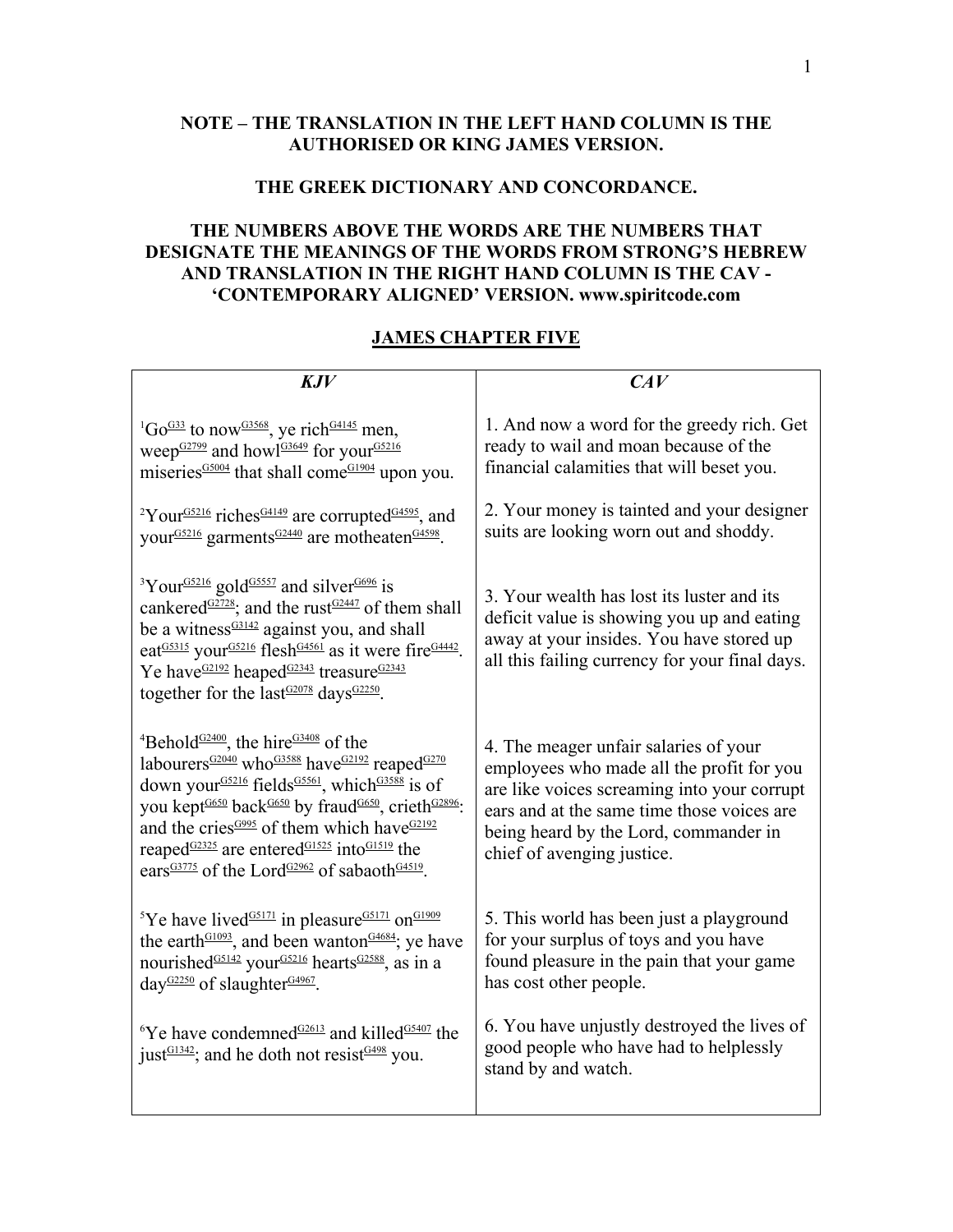| <sup>7</sup> Be patient <sup>G3114</sup> therefore <sup>G3767</sup> , brethren <sup>G80</sup> ,<br>unto the coming $63952$ of the Lord $62962$ .<br>Behold <sup>G2400</sup> , the husbandman <sup>G1092</sup> waiteth <sup>G1551</sup><br>for the precious <sup>G5093</sup> fruit <sup>G2590</sup> of the<br>earth <sup>G1093</sup> , and hath long <sup>G3114</sup> patience <sup>G3114</sup> for<br>it, until $62193$ he receive $62983$ the early $64406$ and<br>latter <sup>G3797</sup> rain <sup>G5205</sup> .                                                                                                          | 7. So I encourage you brothers in the Lord<br>to wait it out till the Lord returns to us.<br>Farmers have to wait patiently for the seed<br>that has been sown to finally reap its<br>harvest, as at last they see the tell tale signs<br>of the early and latter seasonal rainfall. |
|------------------------------------------------------------------------------------------------------------------------------------------------------------------------------------------------------------------------------------------------------------------------------------------------------------------------------------------------------------------------------------------------------------------------------------------------------------------------------------------------------------------------------------------------------------------------------------------------------------------------------|--------------------------------------------------------------------------------------------------------------------------------------------------------------------------------------------------------------------------------------------------------------------------------------|
| <sup>8</sup> Be ye also $\frac{G2532}{2}$ patient <sup><math>G3114</math></sup> ; stablish <sup><math>G4741</math></sup><br>your <sup>G5216</sup> hearts <sup>G2588</sup> : for the coming <sup>G3952</sup> of<br>the Lord <sup>G2962</sup> draweth nigh <sup>G1448</sup> .                                                                                                                                                                                                                                                                                                                                                  | 8. Be patient like the farmers, and settled in<br>your hearts, because the time of the coming<br>of the Lord is getting close.                                                                                                                                                       |
| <sup>9</sup> Grudge <sup>G4727</sup> not one <sup>G240</sup> against <sup>G2596</sup><br>another <sup>G240</sup> , brethren <sup>G80</sup> , lest <sup>G2443-G3361</sup> ye be<br>condemned <sup><math>G2632</math></sup> : behold <sup><math>G2400</math></sup> , the judge <sup><math>G2923</math></sup><br>standeth <sup>G2476</sup> before <sup>G4253</sup> the door <sup>G2374</sup>                                                                                                                                                                                                                                    | 9. Don't criticize and judge one another or<br>you too will be judged, because the judge is<br>standing waiting at the door.                                                                                                                                                         |
| <sup>10</sup> Take <sup>G2983</sup> , my brethren <sup>G80</sup> , the prophets <sup>G4396</sup> ,<br>who <sup><math>G3739</math></sup> have spoken <sup><math>G2980</math></sup> in the name <sup><math>G3686</math></sup> of<br>the Lord <sup>G2962</sup> , for an example <sup>G5262</sup> of<br>suffering $G2552$ affliction $G2552$ , and of<br>patience <sup>G3115</sup> .                                                                                                                                                                                                                                             | 10. Consider the prophets that God has sent<br>to us, and learn through their example of<br>patience in enduring through difficult and<br>unjust times.                                                                                                                              |
| <sup>11</sup> Behold <sup>G2400</sup> , we count <sup>G3106</sup> them happy <sup>G3106</sup><br>which endure <sup>G5278</sup> . Ye have heard <sup>G191</sup> of the<br>patience <sup>G5281</sup> of Job <sup>G2492</sup> , and have seen <sup>G1492</sup><br>the end <sup>G5056</sup> of the Lord <sup>G2962</sup> ; that the<br>Lord <sup>G2962</sup> is very <sup>G4184</sup> pitiful <sup>G4184</sup> , and of<br>tender <sup>G3629</sup> mercy <sup>G3629</sup> .                                                                                                                                                      | 11. In fact we must admire them for their<br>positive and faithful attitude in going<br>through their trials. You know the story of<br>Job, and how God was merciful and<br>amazingly kind towards him in the end.                                                                   |
| <sup>12</sup> But above <sup>G4253</sup> all <sup>G3956</sup> things, my<br>brethren <sup>G80</sup> , swear <sup>G3660</sup> not, neither <sup>G3383</sup> by<br>heaven <sup>G3772</sup> , neither <sup>G3383</sup> by the earth <sup>G1093</sup> ,<br>neither <sup>G3383</sup> by any <sup>G5100</sup> other <sup>G243</sup> oath <sup>G3727</sup> : but<br>let your <sup>G5216</sup> yea <sup>G3483</sup> be yea <sup>G3483</sup> ; and your <sup>G3588</sup><br>nay <sup>G3756</sup> , nay <sup>G3756</sup> ; lest <sup>G2443-G3361</sup> ye fall <sup>G4098</sup><br>$into \frac{GS259}{} condemnation \frac{GS272}{}$ . | 12. It is essential that you don't make<br>grandiose pledges about doing things that<br>have to be done anyway. Just let your yes<br>be yes and your no be no and then you<br>wont have to squirm out of any overstated<br>promises.                                                 |
| <sup>13</sup> Is any <sup>G5100</sup> among <sup>G1722</sup> you afflicted <sup>G2553</sup> ? let<br>him pray <sup><math>G4336</math></sup> . Is any $G5100$ merry $G2114$ ? let him<br>$sing$ <sup>G5567</sup> psalms <sup>G5567</sup> .                                                                                                                                                                                                                                                                                                                                                                                    | 13. Are any of you going through a<br>particularly difficult time? Then make sure<br>you pray about it. Are things going well?<br>Then sing your praise and thanks to God.                                                                                                           |
| <sup>14</sup> Is any <sup>G5100</sup> sick <sup>G770</sup> among <sup>G1722</sup> you? let him<br>call <sup>G4341</sup> for the elders <sup>G4245</sup> of the church <sup>G1577</sup> ;                                                                                                                                                                                                                                                                                                                                                                                                                                     | 14. Are any of you sick? Then ask the                                                                                                                                                                                                                                                |